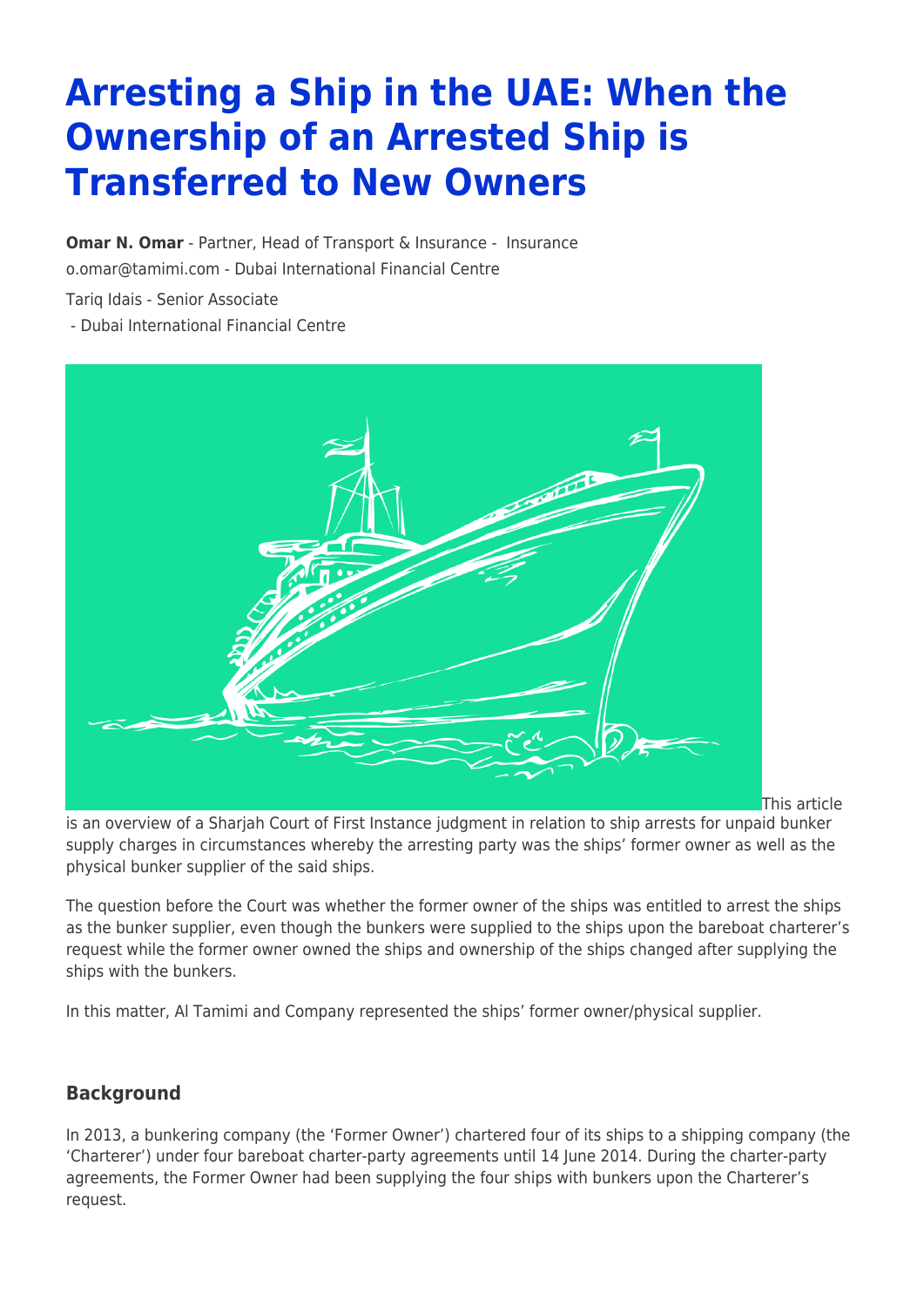On 16 June 2014, the Former Owner sold the four ships to a shipping company (the 'New Owner').

On 24 June 2014, the New Owner chartered the four ships to the same Charterer under four bareboat charter-party agreements for a period of three years.

After selling the ships, the Former Owner supplied the four ships with bunkers on 16, 17, 19 and 22 June 2014 while the ships were in the New Owner's possession and continued to supply the ships with bunkers upon the Charterer's request.

The value of the bunkers that were supplied by the Former Owner before the ships' sale as well as after the ships' sale was in the region of US\$ 2,583,46 ('Bunker Price'). However, the New Owner and the Charterers did not pay the Bunker Price.

#### **The Nature of the Claim**

In July 2015, the Former Owner (the 'Claimant') obtained arrest orders from the Sharjah Summary Judge over the four ships for the unpaid Bunker Price. The arrest orders were executed successfully over three out of the four ships (the fourth ship had left the relevant port before the arrest could be executed).

The Claimant then brought a substantive claim before the Sharjah Court of First Instance against the New Owner (the 'First Defendant') and the Charterer (the 'Second Defendant') seeking the Bunker Price, validation of the arrest order against the ships, and legal interest at the rate of 12 percent as of the date of maturity until the date of full payment.

### **The First Defendant's Arguments before the Court of First Instance**

The First Defendant alleged before the Court that it does not have a legal capacity to be sued in this case on the following grounds:

- 1. the Claimant supplied the four ships with bunkers upon the Second Defendant's request;
- 2. there was no contractual relationship between the Claimant and the First Defendant in relation to the supplied bunkers;
- 3. the Bunker Price was incurred before the ownership of the four ships was transferred to the First Defendant;
- 4. the Clamant hid material information from the First Defendant, as it did not inform the First Defendant about the quantity of bunkers that was supplied to the ships before the ships' sale. In other words, the Claimant deceived/cheated the First Defendant; and
- 5. although the Claimant's debt is ranked as a priority right under Maritime Law, it had expired upon the sale of the ships according to Article 92 of the Maritime Commercial Law.

Therefore, the First Defendant petitioned the Court to dismiss the claim for lack of capacity and/or evidence.

Moreover, the First Defendant filed a counterclaim against the Claimant and Second Defendant for the ships' wrongful arrests seeking damages in the sum of US\$ 20,000,000.

#### **The Second Defendant's Arguments before the Court of First Instance**

The Second Defendant argued that the claim against it should be dismissed, as the charter-party agreements included an arbitration clause and there is already an arbitration proceeding ongoing between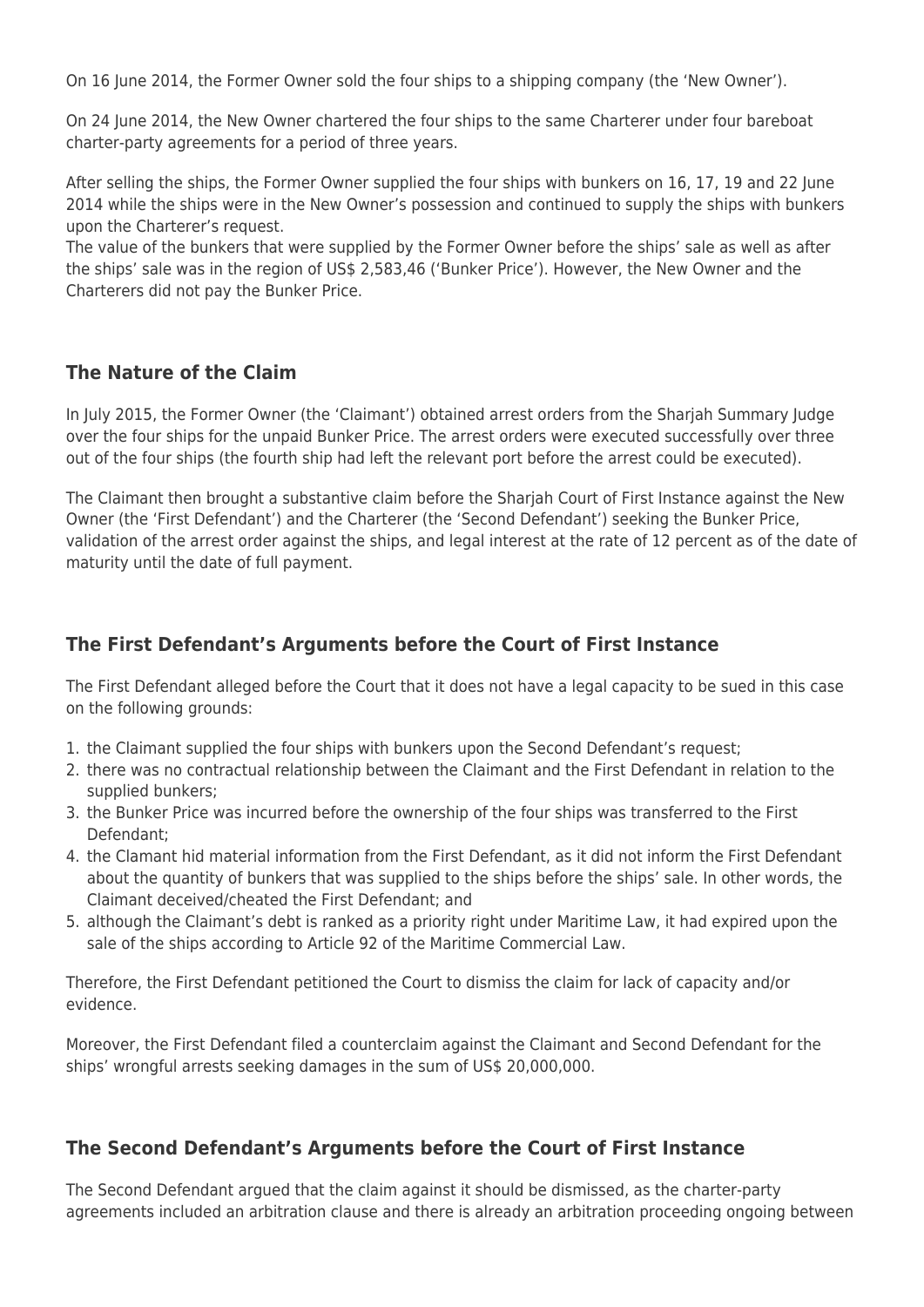the First and Second Defendants in relation to the charter-party. Therefore, the Sharjah Court does not have the jurisdiction to decide upon the matter.

Alternatively, the Second Defendant argued that the First Defendant should be liable for the Bunker Price, as the bunkers were supplied to its ships and under Maritime Commercial Law ships amount to collateral for the amount owed.

# **The Claimant's Responses to the Defendants' Arguments**

The Claimant argued that the arguments of the Defendants should be ignored for the following reasons:

- 1. the arbitration defence must be refused as this dispute relates to the unpaid bunkers supply charges and not the charter-party agreements;
- 2. the arrest order over the ships complied with Articles 84, 91, 115, 117, and 255 of the Maritime Commercial Law;
- 3. the ships follow their debts to any hand under Article 90 of the of the Maritime Commercial Law;
- 4. the New Owner (the First Defendant ) did not follow the requisite procedures set out in Article 92 of the Maritime Commercial Law after buying the ships therefore, it could not argue that the priority right of the ship had expired based on Article 92 of the Maritime Commercial Law. This Article requires the new buyer (in this case the First Defendant) to publish a resume of the ships' contracts of sale, which should include the price, the name and residence of the purchaser. This publication must be made twice with an interval of eight days, in a widely circulating local newspaper.
- 5. the Claimant's debts are deemed as a maritime debt under Article 115 of the Maritime Commercial Law, and therefore the arrest order over the ships are lawful. Article 115/i/k of the Maritime Commercial Law provides:"1. it shall be permissible to effect a preservatory arrest against a vessel by an order of the civil court having jurisdiction. Such an arrest shall not be made save for the satisfaction of a maritime debt.(i) Supplies of products or equipment necessary for the utilization or maintenance of the vessel, in whichever place the supply is made. (k) Sums expended by the master, shippers, charterers or agents on account of the vessel -or on account of the owner thereof.";
- 6. even if the ships were chartered to the Second Defendant under bareboat charter-party agreements and it alone is responsible for the Bunker Price, the ships should guarantee their debt and the Claimant has the right to arrest the ships that used and exploited the supplied bunkers based on Article 117 of the Maritime Commercial Law which provides:"If the vessel has been chartered to a charterer together with the right of navigational management thereof, and he alone is responsible for a maritime debt connected therewith, the creditor may arrest the said vessel or any other vessel owned by the same charterer, and he may not, in respect of that debt, arrest any other vessel of the disponent owner";
- 7. the Second Defendant shall indemnify the First Defendant against any action taken against it by the Claimant attributable to the use of the ships according to Article 255 of the Maritime Commercial Law'; or
- 8. alternatively, the Claimant supplied the four ships with bunkers on 16, 17, 19 and 22 June 2014 while the ships were in the First Defendant's possession. Moreover, the Claimant supplied the ships with bunkers upon the Charterer's request, after selling the ships. In addition, the First Defendant was fully aware of the bunkers that were supplied to the ships before their sale.

Therefore, the arrest orders over the ships were lawful. The ships must guarantee their debts regardless of who requested the bunkers, hence the Defendants' arguments must be ignored and the counterclaim must be dismissed.

# **The Court of First Instance's Judgment**

*I. In relation to the Claimant's Claim:*